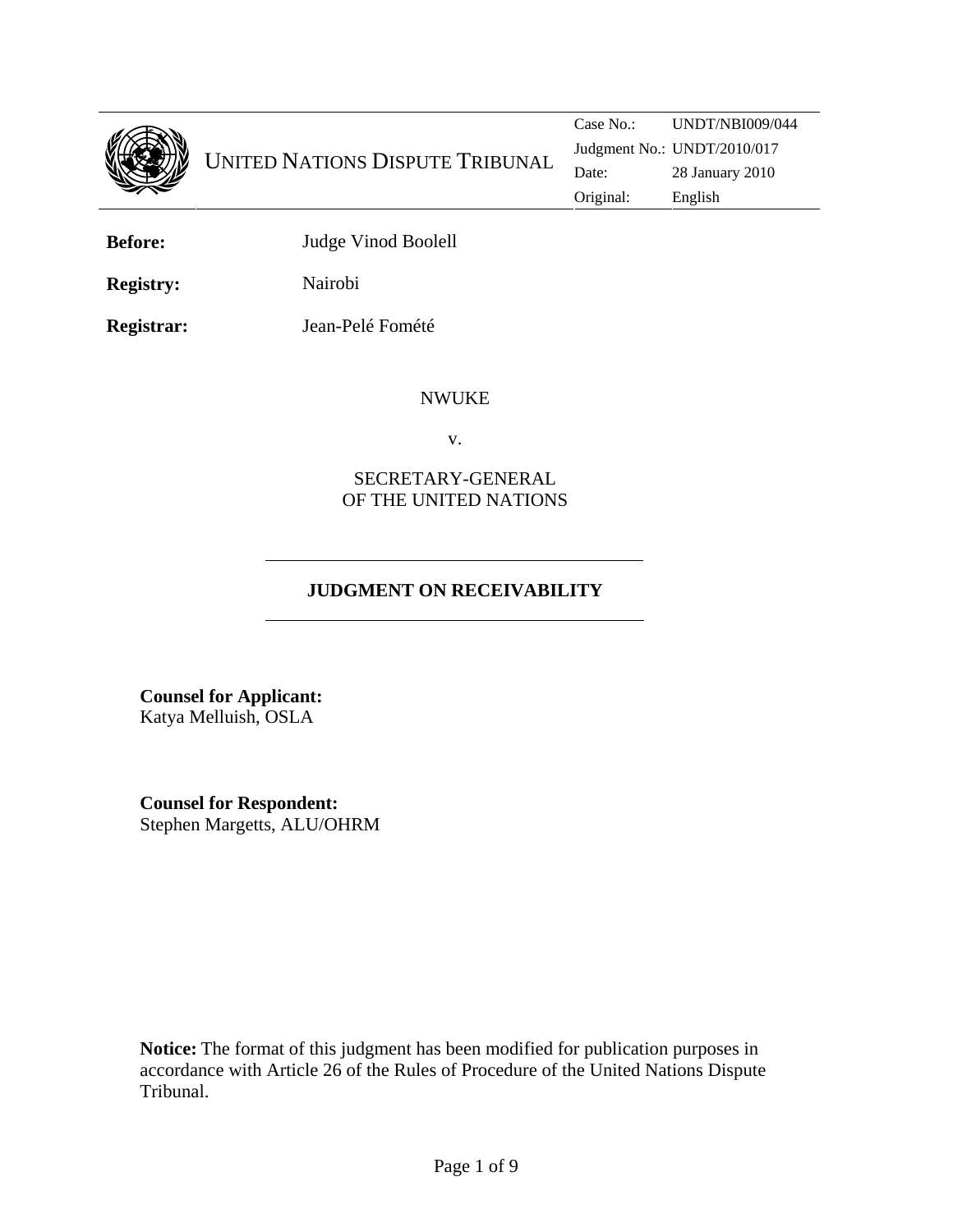#### **Background and Facts**

1.1 The Applicant is a staff member of the United Nations Economic Commission for Africa (ECA). On 12 June 2009, the Applicant was invited for an interview for the post of Director, Trade, Finance and Economic Development Division (TFED) of ECA. On 13 June 2009, the Applicant wrote to the Human Resources Services Section of ECA and informed them that since in the past ECA had appointed candidates from the roster, he should be treated in the same manner as those other rostered candidates. The Applicant avers that on the same date, he wrote to OHRM to request for an authoritative interpretation of the provisions of ST/AI/2006/3 – *Staff Selection System* of 15 November 2006 as they concern rostered candidates but that he never received a response.

1.2 On 24 June 2009 the Applicant wrote to the Secretary-General of the United Nations to complain of discriminatory treatment and abuse of due process in promotions at ECA. The Applicant alleges that he has been the subject of discrimination at ECA for a considerable period of time because he refused the offer of the Executive Secretary of ECA of an L-6 post in the latter's office where he "would be writing for him". The Applicant alleges that this discrimination was again demonstrated in the process of filling the vacant post of Director, TFED.

1.3 The Applicant avers that according to recent past precedents at ECA, candidates have been appointed to positions from the roster and that he was rostered by OHRM for the post of Director, TFED at ECA. The Applicant avers that notwithstanding the precedents, however, the Head of Department decided to once again treat him in a manner that was different from other rostered candidates and that following the Head of Department's refusal of his numerous requests for a meeting to resolve the issue, he reported the matter to the Secretary-General.

1.4 In a letter dated 3 August 2009, the Management Evaluation Unit (MEU) directed that the Applicant should submit to a competency-based interview for the post of Director, TFED, ECA. The MEU also advised that, on the basis of the management evaluation, the Secretary-General had concluded that the decision to request the Applicant to undergo a competency-based interview was appropriate in his case. The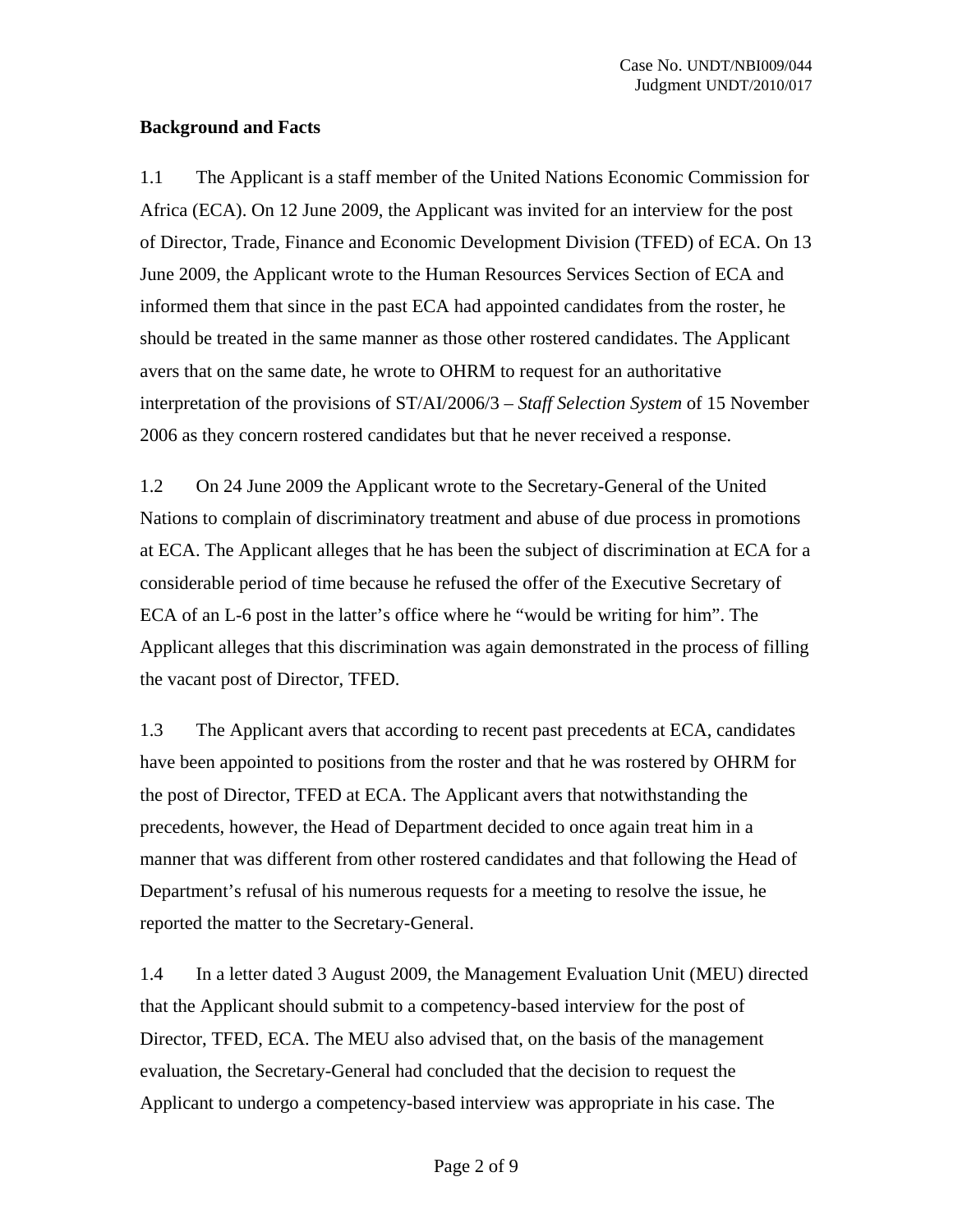MEU further concluded that in order to avoid even the appearance of a conflict of interest, ECA should reconfigure the composition of the Advisory Selection Panel (ASP) constituted to interview him.

1.5 On 8 September 2009, the Applicant filed the present Application, in which he requests, inter alia, the Tribunal to,

"…[c]ompel the Organization (the United Nations) to investigate in full my complaints against ECA Senior Management, notably, my principal, the Executive Secretary, […] of abuse of due process and discrimination in appointments to D/1;

• Restrain the Executive Secretary of UNECA and/or any of his agents from canceling the vacancy announcement for the post of Director of the Trade, Finance and Economic Development Division VA #: 08-ECO-ECA-417319-R-Addis Ababa until this matter is either fully resolved or fully adjudicated in the UNDT;

• Cause the Executive Secretary of ECA to treat as expeditiously as possible the complaint that I filed with him on 4 August 2008 on my victimization by Advisory Selection Panels (ASPS);

• Cause MEU to investigate the pre-selection of [… ] by the ECA Executive Secretary to fill the post of Director of the Office of the Executive Secretary VA#: VA 08-GM-ECA-417495- R-Addis Ababa as detailed in my letter dated 24 June 2009. The pre-selection foreclosed fair competition and evaluation for the post;

• Cause an investigation into the adverse materials submitted to the Central Review Body in respect of one of the candidates for the post of Director of the Office of the Executive Secretary of ECA VA#: 08-PGM-ECA-417495-R-Addis Ababa;

• Restrain ECA from concluding the recruitment process for the post of Director of the Trade, Finance and Economic Development Division until this litigation is either fully resolved or adjudicated in order not to create any material conditions that could be prejudicial to a just and fair outcome;

• Cause the ECA Programme Manager/Department Head to observe due process, respect recent past precedence and ensure equal treatment of all staff and to therefore in keeping with recent past precedence established by the Executive Secretary (Department Head) himself,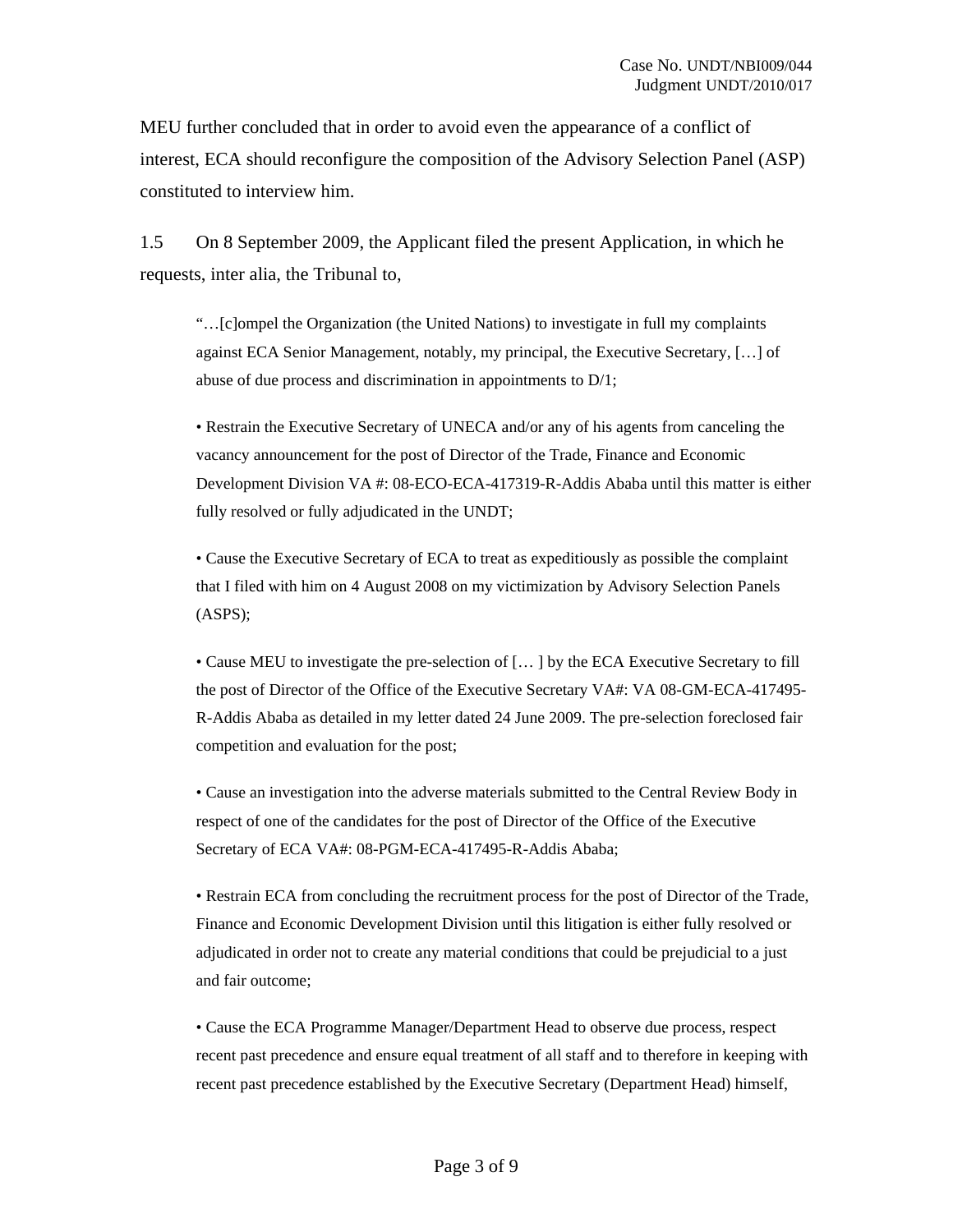appoint me to the vacant position of Director of the Trade, Finance and Economic Development Division as he has not found me unsuitable for the position;

• Consistent with due process and non-discrimination cause the Department Head/Executive Secretary to treat me in a manner not different in any way or manner from the way that  $[\dots]$ (promoted D1 from P5) and [… ] (promoted P5 from P4) have been treated in the recent past and to appoint me to the post of Director of the Trade, Finance and Economic Development Division;

• Restrain the Executive Secretary or his agents from, either directly or indirectly, punishing me for filing this litigation case;

• Cause the United Nations Organization to make me whole in every way and grant me any such other reliefs as may be deemed proper under these circumstances."

1.6 On 5 October 2009, the Executive Secretary, ECA, announced his decision to fill the post of Director, TFED. On 16 October 2009, the Respondent filed a Reply to the Application dated 8 September 2009.

1.7 On 14 October 2009, the Applicant filed an Application with the Tribunal seeking an Order to suspend the implementation of the administrative decision dated 5 October 2009. On 21 October 2009, the Applicant filed an 'Application for Admission of Additional Evidence'. In the latter Application, the Applicant requested the Tribunal to admit the following documents as additional evidence/documentation in support of his application for suspension of action:

- (i) A request for Management Evaluation dated 19 October 2009;
- (ii) A summary of a meeting held on 26 June 2009 between the Executive Secretary, UNECA, the Applicant and a third staff member;
- (iii) A letter dated 5 October 2009 from the Executive Secretary, UNECA, to all staff advising them of promotions and reassignment of staff in UNECA;
- (iv) The proposed new structure of UNECA dated 30 September 2009; and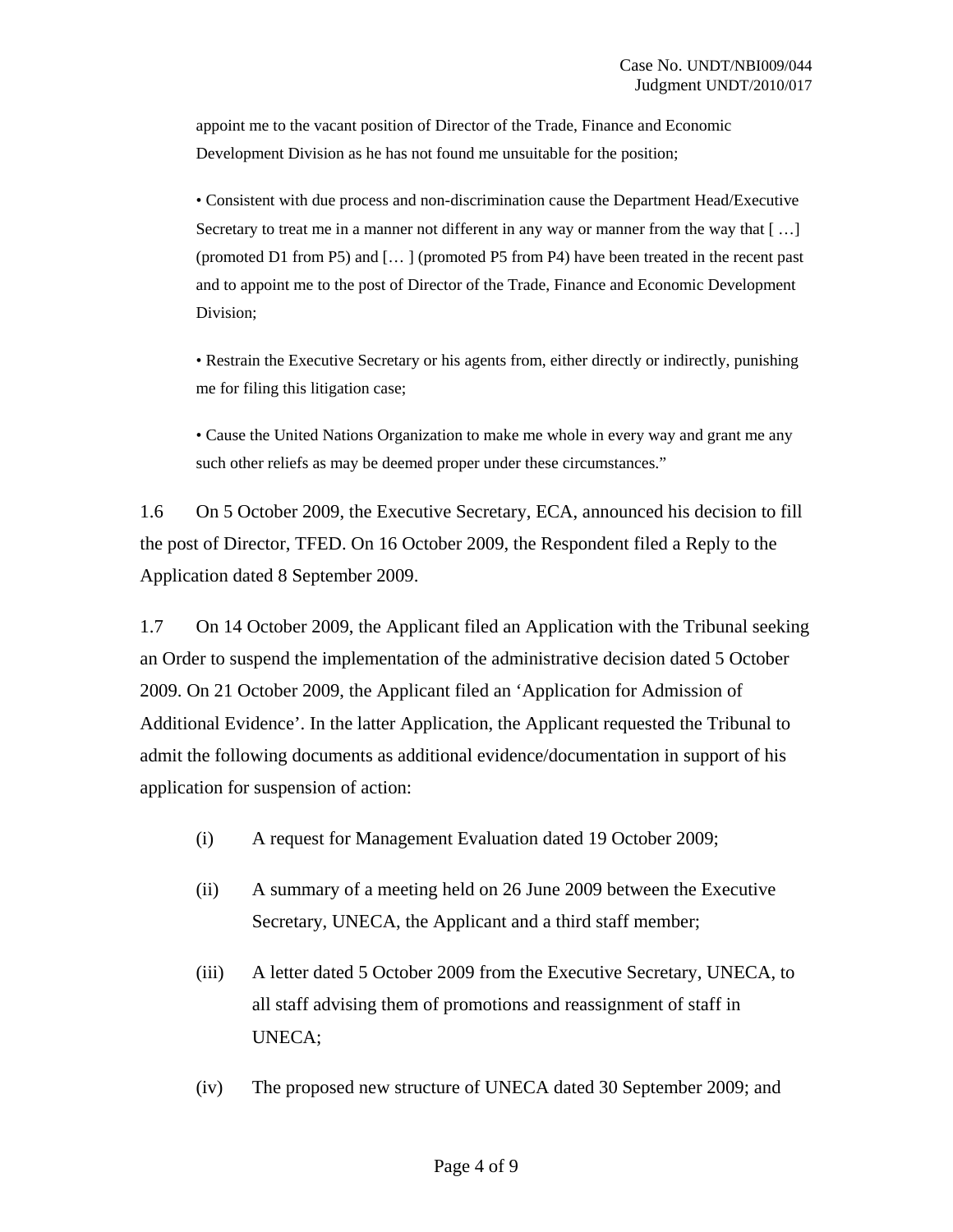(v) Minutes of a Senior Management Team meeting of 7 October 2009.

1.8 On 26 October 2009, the Tribunal pronounced UNDT Judgment Number 2009/054 rejecting the Applicant's Application for suspension of action dated 14 October 2009. In the judgment, the Tribunal observed:

"7.1 The position to which the Applicant is laying claim is related to an appointment. The administrative decision dated 5 October 2009, of the Executive Secretary, UNECA, to fill the post is an appointment. This cannot be the subject of an interim relief in view of the exception contained in Article 14 of the Rules.

7.2 Further, as stated for the purposes of Article 13.1 above at paragraph 6, the decision is not *prima facie* unlawful.

7.3 The application is therefore not receivable both under Articles 13 and 14 of the Rules."

1.9 On 2 November 2009, the Registrar of the Nairobi UNDT invited the Applicant and the Respondent to a status conference with a view to looking into and attending to all issues having a bearing on the readiness of the present case for consideration and determination by the Tribunal. During the status conference on 24 November 2009, the Applicant's counsel requested the Tribunal to rule on the Applicant's request for production of documents, as pleaded in his Application dated 8 September 2009, to request ECA,

"… to make available to me the following which I would like to submit as evidence in support of my application:

a. all the tapes of the 7 D1 posts for which I have been interviewed at ECA;

b. The notes and written decisions of the Advisory Selection Panels (ASPs);

c. The email correspondences, including those carried on using non official addresses like yahoo, hotmail and gmail discussing the appointments;

d. All the versions and iterations of the evaluations of candidates;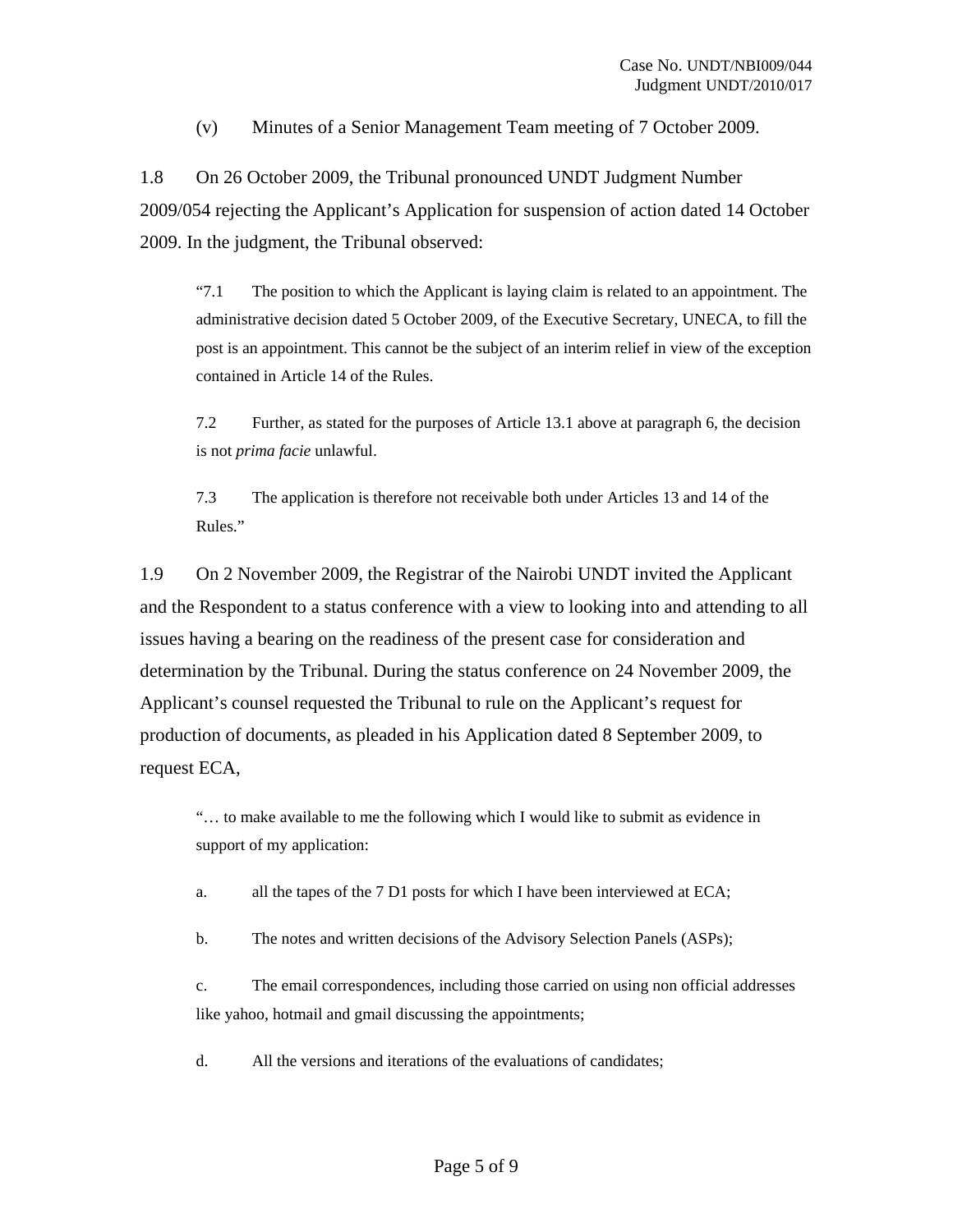e. The list of candidates recommended to the Programme Manager/Head of Department for selection;

f. All the versions of the written submissions on the candidates to the Central Review Body (CRB) in New York…."

1.10 During the said status conference, the Respondent's counsel submitted that the production of the documents is not necessary as it is an attempt to reopen the selection decisions for the posts in question. The Respondent's counsel also observed that there had not been an administrative decision with respect to the issue of abuse of authority by ECA management and that it is for the administration to make a decision in respect to whether or not it would investigate any allegation of abuse of authority. It is the Respondent's contention that the complaints raised by the Applicant in his request for review dated 24 June 2009 are matters governed by ST/SGB/2008/5 – *Prohibition of Discrimination, Harassment, Including Sexual Harassment, and Abuse of Authority* and are therefore not receivable.

## **APPLICABLE LAW**

2.1 The jurisdiction *ratione materiae* conferred on the Tribunal is set out in Article 2.1 (a) of the Statute of the United Nations Dispute Tribunal:

*"1. The Dispute Tribunal shall be competent to hear and pass judgement on an application filed by an individual, as provided for in article 3, paragraph 1, of the present statute, against the Secretary-General as the Chief Administrative Officer of the United Nations:* 

*(a) To appeal an administrative decision that is alleged to be in noncompliance with the terms of appointment or the contract of employment. The terms "contract" and "terms of appointment" include all pertinent regulations and rules and all relevant administrative issuances in force at the time of alleged non-compliance…"* 

2.2. The jurisdiction in Article 2.1 (a) is in relation to an administrative decision that is alleged to be in non-compliance with the terms of appointment or the contract of employment. In the present Application, the Applicant seeks an order to compel the ECA Administration to undertake investigations into his various complaints against ECA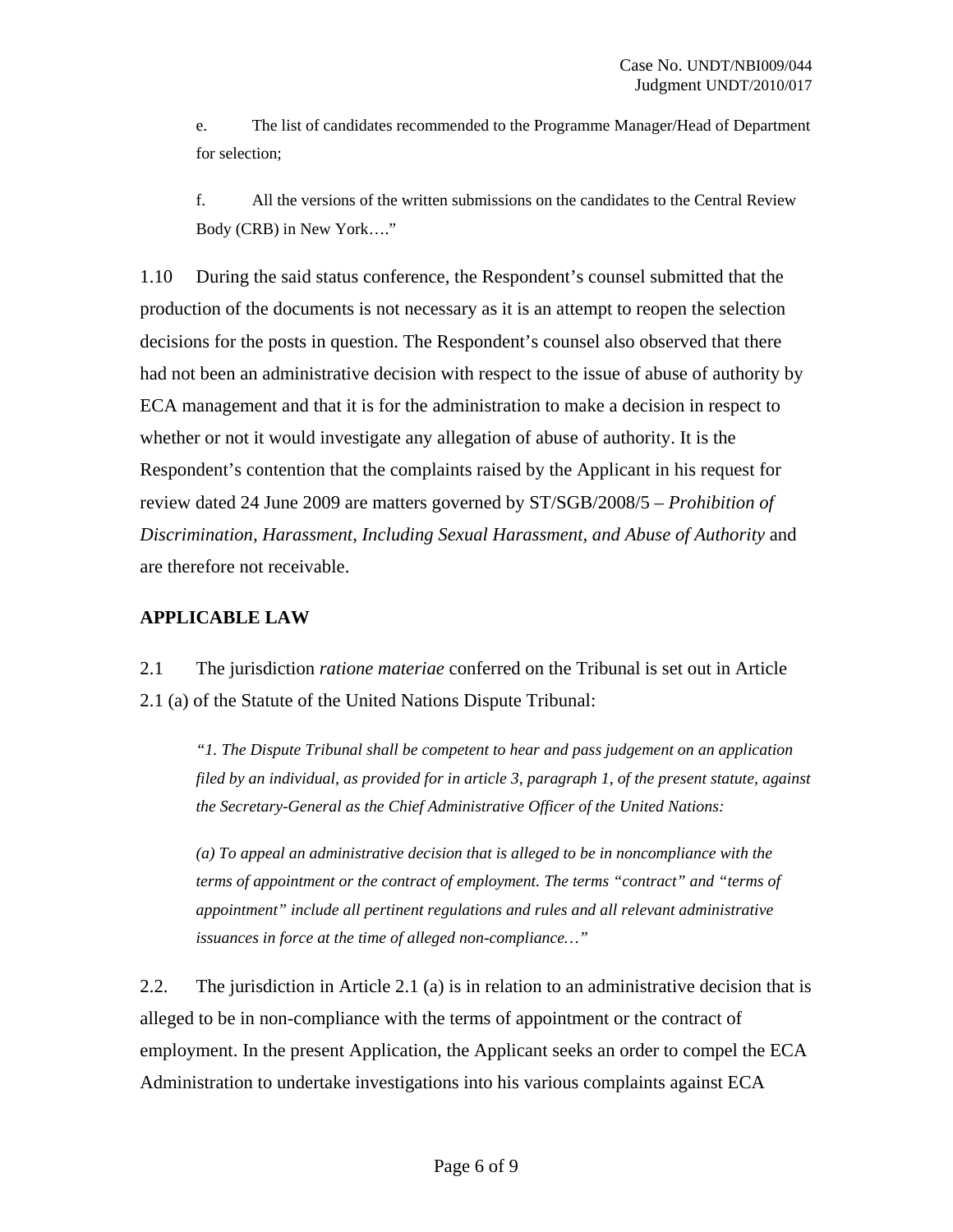management and its administrative practices. In this respect, the Tribunal recalls the United Nations Administrative Tribunal Judgment Number 1086, *Fayache*, (2002) where it was held, inter alia,

"…that the instigation of disciplinary charges against an employee is the privilege of the Organization itself. The Organization, responsible as it is for personnel management, has, among other rights, the right to take disciplinary action against one or more of its employees and, if it does that unlawfully, the Administrative Tribunal will be the final arbiter of the case. It is not legally possible for anyone to compel the Administration to take disciplinary action against another party. Therefore, the Tribunal rejects the Application in the "sixth case"."

In light of the foregoing, by analogy, the Tribunal cannot compel the Organization to investigate the Applicant's complaints against ECA's Senior Management as pleaded by the Applicant. An investigation is part of a disciplinary procedure as described at paragraph 2 of ST/AI/371 – *Revised Disciplinary Measures and Procedures,* which provides, inter alia, that,

"Where there is reason to believe that a staff member has engaged in unsatisfactory conduct for which a disciplinary measure may be imposed, the head of office or responsible officer shall undertake a preliminary investigation…"

2.3 The Tribunal notes the provisions of paragraph 5.11 of ST/SGB 2008/5 - *Prohibition of Discrimination, Harassment, Including Sexual Harassment, and Abuse of Authority* which provide that,

 "In circumstances where informal resolution is not desired or appropriate, or has been unsuccessful, the aggrieved individual may submit a written complaint to the head of department, office or mission concerned, except in those cases where the official who would normally receive the complaint is the alleged offender, in which case the complaint should be submitted to the Assistant Secretary-General for Human Resources Management or, for mission staff, to the Under-Secretary-General for Field Support."

2.4 The Tribunal also notes the provisions of paragraph 5.1 of ST/SGB 2005/22 - *Protection against retaliation for reporting misconduct and for cooperating with duly authorized audits or investigations,*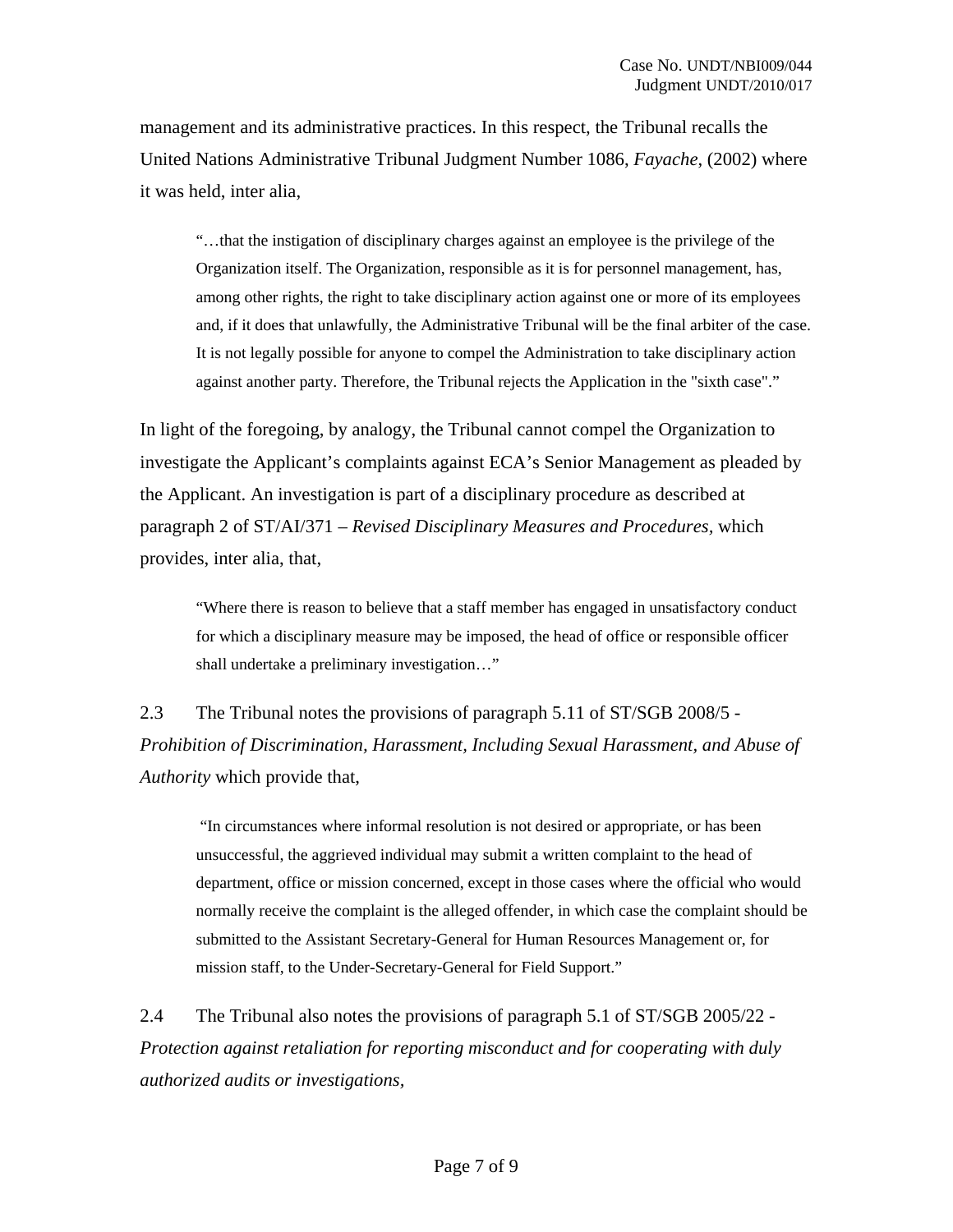"Section 5

Reporting retaliation to the Ethics Office

5.1 Individuals who believe that retaliatory action has been taken against them because they have reported misconduct or cooperated with a duly authorized audit or investigation should forward all information and documentation available to them to support their complaint to the Ethics Office as soon as possible. Complaints may be made in person, by regular mail or by e-mail, by fax or through the Ethics Office helpline."

## **JUDGMENT**

3.1 The Tribunal observes that the Applicant has recourse under the Staff Regulations and Rules to pursue his grievances in relation to his allegations of abuse of authority by ECA Management. The Tribunal does not consider that there is, in the present Application, an administrative decision "that is alleged to be in noncompliance with the terms of [the Applicant's] appointment or [his] contract of employment" as defined by its Statute and in the Tribunal's pronouncements in UNDT Judgment Number 2009/074, *Luvai* and UNDT Judgment Number 2009/090, *Teferra.* 

3.2 In light of the foregoing, therefore, the Tribunal finds that this Application is irreceivable and rejects the Application in its entirety.